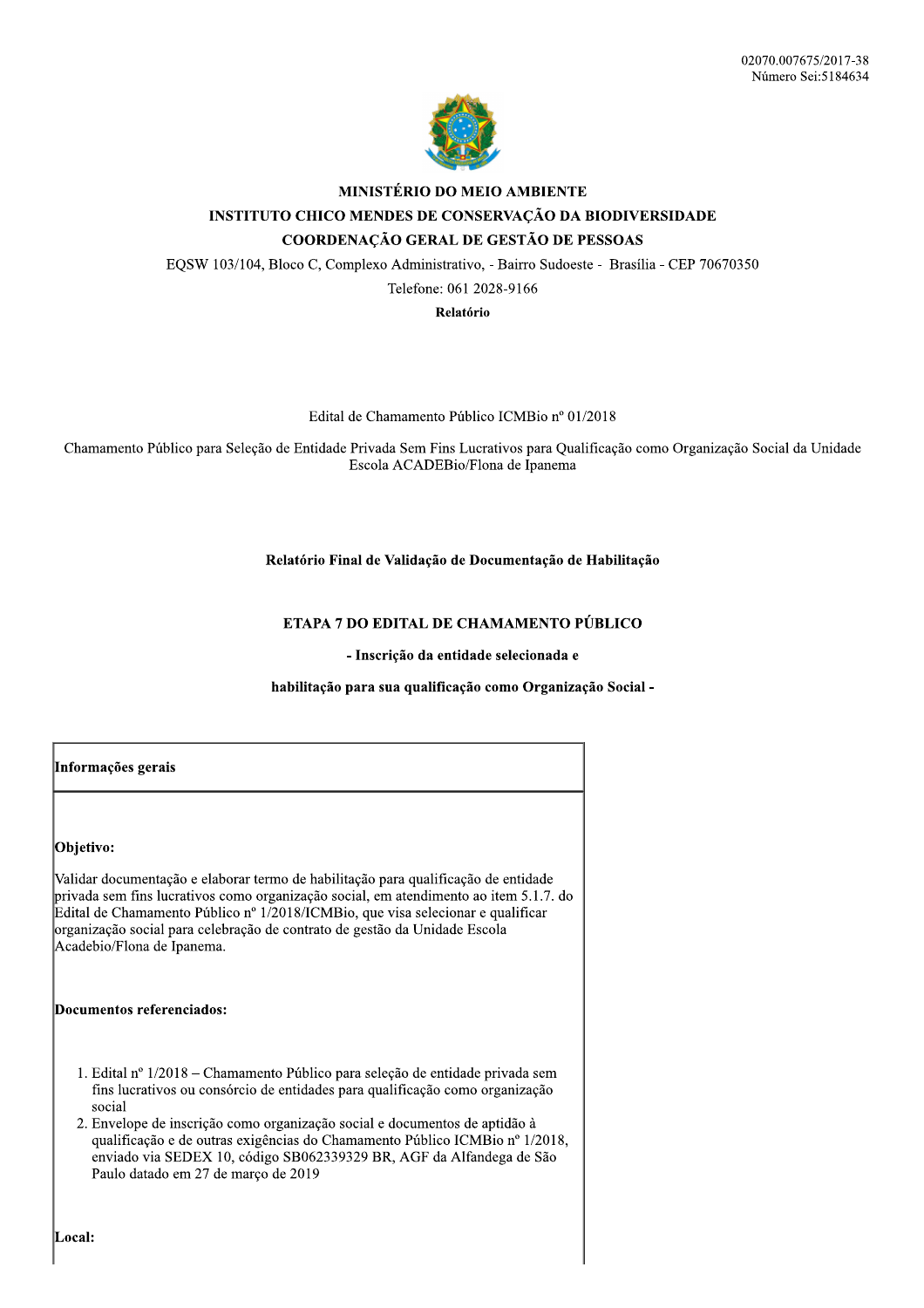Sala de reuniões da CGGP/DIPLAN/ICMBio Complexo Administrativo, Quadra 103/104, Bloco C, Subsolo, Setor Sudoeste, Brasília/DF, CEP 70670-350 Datas e horários de reunião da Comissão de Seleção: 05 de abril de 2019, a partir das 14h 15 de abril de 2019 (reunião cancelada em decorrência de problemas da agenda de integrantes) 18 de abril de 2019, a partir das 9h 2 de maio de 2019, a partir das 15h

| <b>Representantes presentes</b>                                                                                                                 |  |  |
|-------------------------------------------------------------------------------------------------------------------------------------------------|--|--|
| Comissão de Seleção                                                                                                                             |  |  |
| Helena Machado Cabral Coimbra Araújo, SIAPE nº 1443049, Analista Ambiental<br>do ICMBio                                                         |  |  |
| Thiago Do Val Simardi Beraldo Souza, SIAPE nº 1365969, Analista Ambiental do<br>IICMBio                                                         |  |  |
| Maria Helena Reinhardt de Almeida, SIAPE nº 3510581, Analista Ambiental do<br><b>ICMBio</b>                                                     |  |  |
| Paulo Roberto Russo, SIAPE nº 1413393, Analista Ambiental do ICMBio                                                                             |  |  |
| Convidados/Testemunhas/Demais presentes                                                                                                         |  |  |
| Gabrielle Beatriz Beiró Lourenço, CPF 883.231.371-53, Consultora PNUD,<br>responsável pela consultoria de publicização da Unidade Escola ICMBio |  |  |
| Thaís Ferraresi Pereira, Analista Ambiental ICMBio, Coordenadora-Geral de Gestão<br>de Pessoal Substituta – CGGP/ICMBIO                         |  |  |
|                                                                                                                                                 |  |  |

RELATÓRIO DE ANÁLISE DE

HABILITAÇÃO DA ORGANIZAÇÃO SOCIAL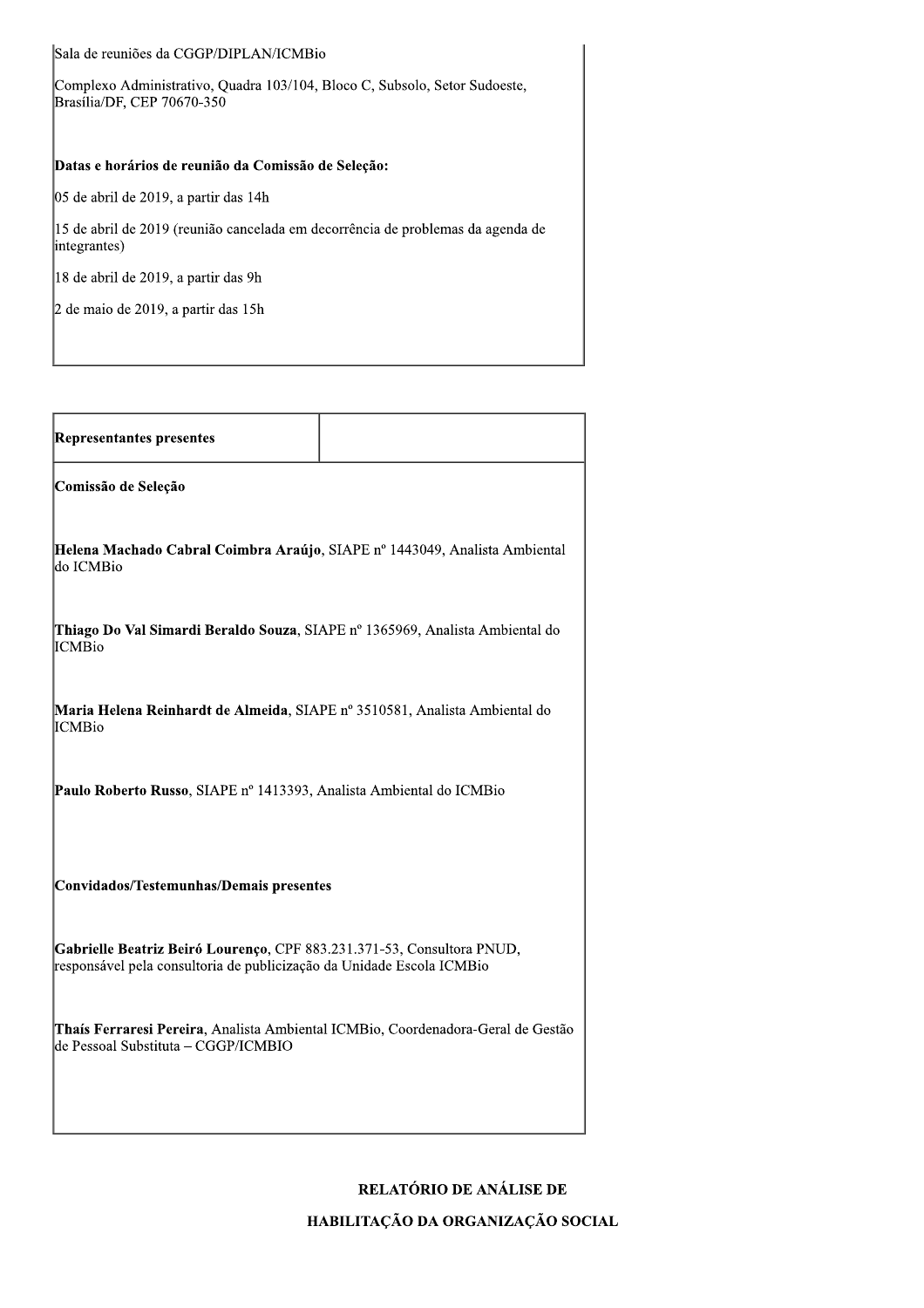Considerando o Edital de Chamamento Público nº 1/2018 para seleção de entidade visando sua qualificação como organização social, para fins de celebração de contrato de gestão referente à Unidade Escola Acadebio/Flona de Ipanema;

Considerando o resultado preliminar da Comissão de Avaliação da Seleção, publicado no DOU em 26 de dezembro de 2018, que teve como classificado o Consórcio Catavento 5 Elementos, constituído pelas organizações da sociedade civil (1) Catavento, de CNPJ nº 69.101.970/0001-80 e (2) 5 Elementos, de CNPJ nº 08.698.186/0001-06;

Considerando o resultado definitivo da Comissão de Avaliação da Seleção, após fase recursal, publicado no DOU em 24 de janeiro de 2019, que abriu a fase de habilitação para constituição e inscrição da SPIN OFF do consórcio selecionado;

Considerando a prorrogação do período de habilitação, publicado no DOU em 12 de março de 2019, concedendo à SPIN OFF a prorrogação de mais 45 dias para sua inscrição e para a validação da documentação de habilitação;

Considerando a entrega do envelope de inscrição da entidade a ser habilitada, nos termos da informação em epígrafe de "documentos" referenciados";

Reuniu-se a Comissão de Seleção de Avaliação, nas datas supramencionadas, para análise, conferência e validação da documentação de inscrição, acompanhado do documento de inscrição, previsto no Anexo 17 do Edital de Chamamento Público.

Importa destacar que, por questões de agenda e do alto volume de documentos, as datas para análise dos documentos de habilitação foram assim estabelecidas, considerando que algumas diligências foram realizadas por parte da Comissão, no intuito de buscar esclarecimentos necessários por parte das entidades consorciadas com relação às informações de documentação preliminar do processo seletivo e aos próprios documentos esperados nesta fase.

Como as diligências foram fechadas no dia 5 de abril de 2019 e, considerando a agenda dos membros da Comissão e o prazo de resposta das entidades, a reunião de fechamento ficou para 15 de abril de 2019, sendo cancelada, e remarcada para o dia 18 de abril de 2019, que assim ocorreu, porém insuficiente para o término da análise.

Ademais, em decorrência de mudanças de gestão no ICMBio e agenda interna de parte dos integrantes, a conclusão do relatório se deu somente no dia 2 de maio de 2019, com os seguintes levantamentos, análises e conferências:

## I. Da documentação apresentada, a Comissão de Avaliação da Seleção teve por primeira análise a inscrição da SPIN OFF. nos termos do Anexo 17, assim referenciado:

- 1. Anexo 17 do Edital de Chamamento Público nº 1/2018 Inscrição de entidade a ser qualificada como organização social, acompanhado dos seguintes documentos:
	- 1. Ata de Constituição da Entidade, se for o caso de Spin-Off Social, devidamente registrada, nos termos e nas disposições do Código Civil brasileiro.
	- 1. Estatuto da Entidade, devidamente registrado, nos termos e nas disposições do Código Civil brasileiro e em atendimento à Lei nº 9.637/1998.
	- 1. Inscrição no Cadastro Nacional de Pessoas Jurídicas;
	- 1. Cadastro atualizado no Mapa das Organizações da Sociedade Civil;
	- 1. Cadastro atualizado no Sistema de Convênios do Governo Federal SICONV;

Análise da Comissão: No envelope de inscrição, foram apresentados (1) Anexo 17, referente à etapa 7 do Chamamento, devidamente preenchido pelos representantes, assinado em 22 de março de 2019, a ser inserido no processo SEI como "Doc1 habilitacao.pdf"; (2) O certificado de personalidade jurídica da Associação Parque Floresta, emitido em 15 de março de 2019, pelo Cartório de Registro de Imóveis, Títulos e documentos, Civil de Pessoa Jurídica e Civil das Pessoas Naturais e de Interdições e Tutelas da Sede da Comarca de Boituva/SP, assinada pela Escrevente Substituta Sra. Aniete Camargo Alves Fernandes, a ser inserido no SEI como "Doc2 habilitacao.pdf"; (3) Edital de Convocação de Assembleia Geral de Constituição do Parque Floresta, expedida em 10 de ferreiro de 2019, a ser inserido no SEI como "Doc3 habilitacao.pdf"; (4) Ata de Constituição e Eleição da Entidade Parque Floresta, na data de 25 de fevereiro de 2019, autenticada em 26 de março de 2019, código AU1099AD0765724, a ser inserida no SEI como "Doc4 habilitacao.pdf"; (5) Lista de associados fundadores do Parque Floresta, com a devida atomização dos membros representantes das entidades consorciadas, a ser inserida no SEI como "Doc5\_habilitacao.pdf"; (6) Lista de Diretores do Parque Floresta, a ser inserida no SEI como "Doc6 habilitacao.pdf"; (7) Estatuto Social, com atendimento aos requisitos da Lei nº 9.637/1998, a ser inserido no SEI como "Doc7 habilitacao.pdf"; (8) Cadastro Nacional da Pessoa Jurídica, com data de abertura em 15 de março de 2019, com o número de inscrição nº 33.098.192/0001-70, da entidade Parque Floresta, a ser inserido no SEI como "Doc8\_habilitacao.pdf"; (9) Cadastro no Sistema de Convênios do Governo Federal, a ser inserido no SEI como "Doc9 habilitacao.pdf" (10) Demonstração da impossibilidade no Cadastro do Mapa das Organizações da Sociedade Civil, por falhas no sistema, validadas pela Comissão de Seleção, em decorrência do tempo de carga do CNPJ da nova instituição, o que foge à alçada da entidade e da Comissão de Avaliação da Seleção, por problemas na gestão do Portal na relação do Ministério da Economia e do IPEA, entidade responsável. A posição é de que seja aguardada a manifestação do IPEA, mas tal inscrição poderá ser realizada assim que possível no sistema. As informações e os documentos de demonstração da falha na funcionalidade operacional do sistema serão inseridos no SEI como "Doc10 habilitacao.pdf".

Da documentação apresentada, com a ressalva do item 10, verifica-se o atendimento pleno dos requisitos de inscrição e do atendimento, em especial, dos critérios estabelecidos nos Arts. 2º a 4º da Lei nº 9.637/1998.

#### II. Regularidade das entidades consorciadas, mediante extrato CAUC, disponível no Servico de Informações para a realização de Transferências Voluntárias, disponível no endereco <sti.tesouro.gov.br>;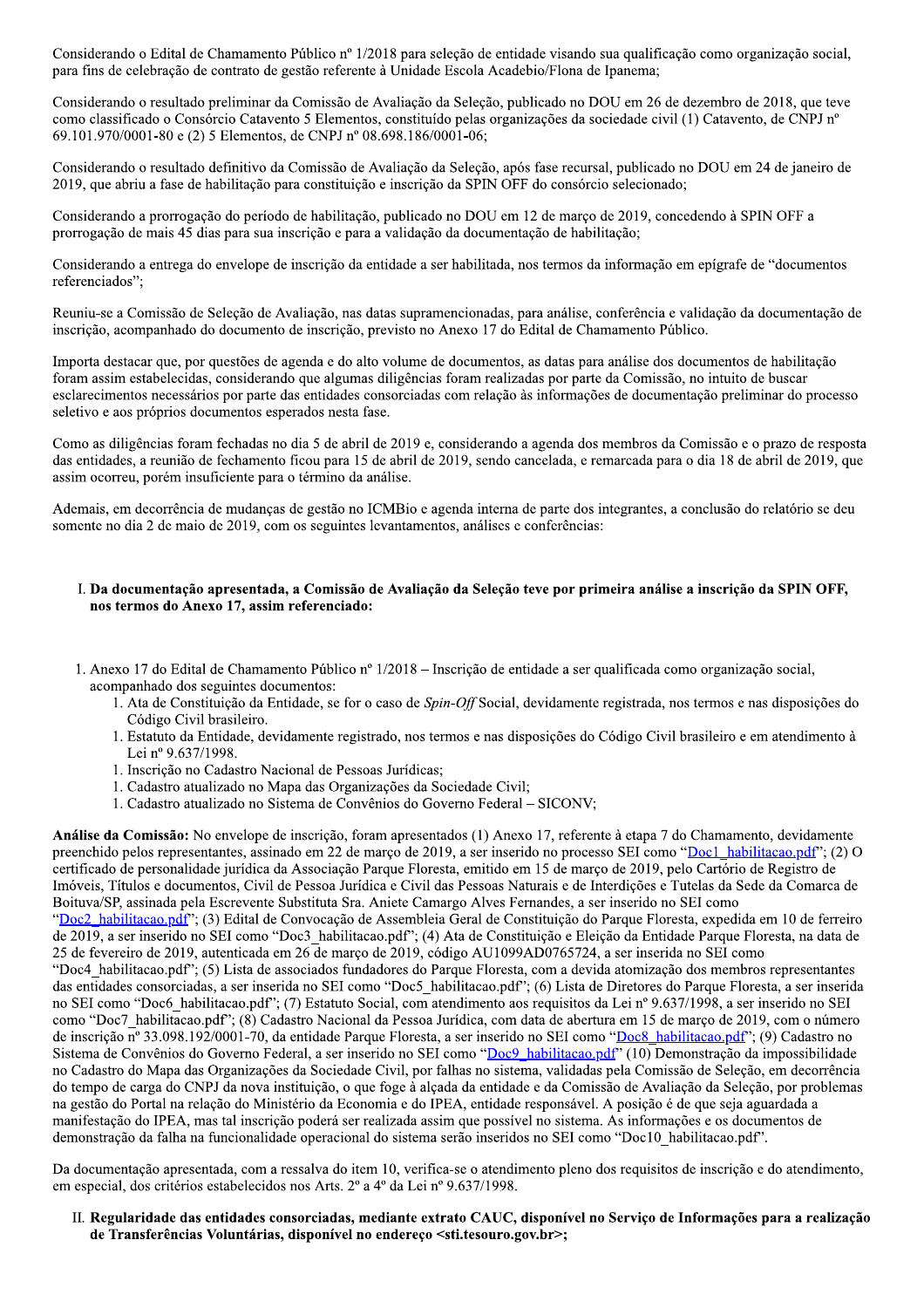#### Análise da Comissão:

## **Entidade OSC 5 Elementos:**

Conforme verificação da própria Comissão, a entidade consorciada líder 5 Elementos possui cadastro no SICONV e, mediante consulta ao CAUC, a mesma está adimplente em todos os requisitos, comprovação a ser inserida no SEI como "Doc11 habilitacao.pdf";

## **Entidade OS Catavento:**

Conforme verificação da própria Comissão, a entidade consorciada é um Organização Social qualificada pelo Estado de São Paulo que somente desenvolveu parceria com o Estado. Para constar no CAUC, é necessário que a mesma esteja cadastrada no SICONV, conforme demonstra tela do CAUC. Nestes termos, a Entidade demonstrou que não tem pendência, portanto, com a demonstração/comprovação de (1) regularidade quanto a tributos, contribuições previdenciárias federais e divida ativa da união, não encaminhada (2) regularidade quanto a contribuições ao FGTS, comprovação inserida no SEI como "Doc118 habilitacao, pdf" e, (3) regularidade perante o poder público federal (cadin), comprovação inserida no SEI como "Doc117 habilitacao.pdf".

Da documentação, restou ausente a regularidade quanto a tributos, contribuições previdenciárias federais e divida ativa da União.

III. Inexistência de sanção de suspenção ou inidoneidade junto à Administração Pública das entidades consorciadas, extrato disponível no site eletrônico www.portaltransparencia.gov.br/sancoes/cei;

#### Análise da Comissão:

## **Entidade OSC 5 Elementos:**

Não foi apresentado o documento. Entretanto, por deliberação da Comissão, a pesquisa foi realizada diretamente no CEIS, que demonstrou a inexistência de suspensão ou inidoneidade da entidade. comprovante a ser inserido no processo SEI como "Doc13 habilitacao.jpg";

## **Entidade OS Catavento:**

Documento apresentado e validado, que demonstra inexistência de registro de suspensão ou inidoneidade da entidade, a ser inserido no processo SEI como "Doc14 habilitacao.pdf";

## III. Nos termos do Anexo 6 – Declaração de experiência prévia no exercício de atividades em preservação ambiental, apresentar os documentos que comprovam a experiência apresentada, ficando dispensadas as experiências de parcerias 20 e 27, bem como as premiações 4 e 5, que não foram consideradas na seleção;

Análise da Comissão: No intuito de esclarecer os documentos apresentados, pelo volume, serão transcritas as experiências prévias apresentadas quando do processo de seleção e os respectivos documentos apresentados, com as devidas considerações, quando pertinente.

Parceria/Experiência 1, a ser inserida no processo SEI como "Doc63 habilitacao.pdf", "Doc64 habilitacao.pdf" "Doc65 habilitacao.pdf", "Doc66 habilitacao", "Doc67 habilitacao.pdf"; tratam-se de notícias e certificados, não é instrumento de parceria;

Parceria/Experiência 2, a ser inserida no processo SEI como "Doc138 habilitacao.pdf"; "Doc139 habilitacao.pdf"; mas não foi apresentado um instrumento de parceria, somente avaliação, agradecimento e folder;

Parceria/Experiência 3, comprovação não encaminhada:

Parceria/Experiência 4, a ser inserida no processo SEI como "Doc44 habilitacao.pdf";

Parceria/Experiência 5, a ser inserida no processo SEI como "Doc21 habilitacao.pdf", "Doc140 habilitacao.pdf" e "Doc141 habilitacao.pdf";

Parceria/Experiência 6, a ser inserida no processo SEI como "Doc96 habilitacao.pdf"; somente apresenta um folder convidando para visitação do local;

Parceria/Experiência 7, a ser inserida no processo SEI como "Doc36 habilitacao.pdf"; Ausência do termo de parceria;

Parceria/Experiência 8, a ser inserida no processo SEI como "Doc48 habilitacao.pdf";

Parceria/Experiência 9, a ser inserida no processo SEI como "Doc49 habilitacao.pdf"; Doc50 habilitacao.pdf;

Parceria/Experiência 10, a ser inserida no processo SEI como "Doc51 habilitacao.pdf"; Doc 52 habilitacao.pdf;

Parceria/Experiência 11, a ser inserida no processo SEI como "Doc53 habilitacao.pdf";

Parceria/Experiência 12, a ser inserida no processo SEI como "Doc144 habilitacao.pdf", "Doc147 habilitacao.pdf" e "Doc148 habilitacao.pdf":

Parceria/Experiência 13, a ser inserida no processo SEI como "Doc145 habilitacao.pdf";

Parceria/Experiência 14, a ser inserida no processo SEI como "Doc15 habilitacao.pdf";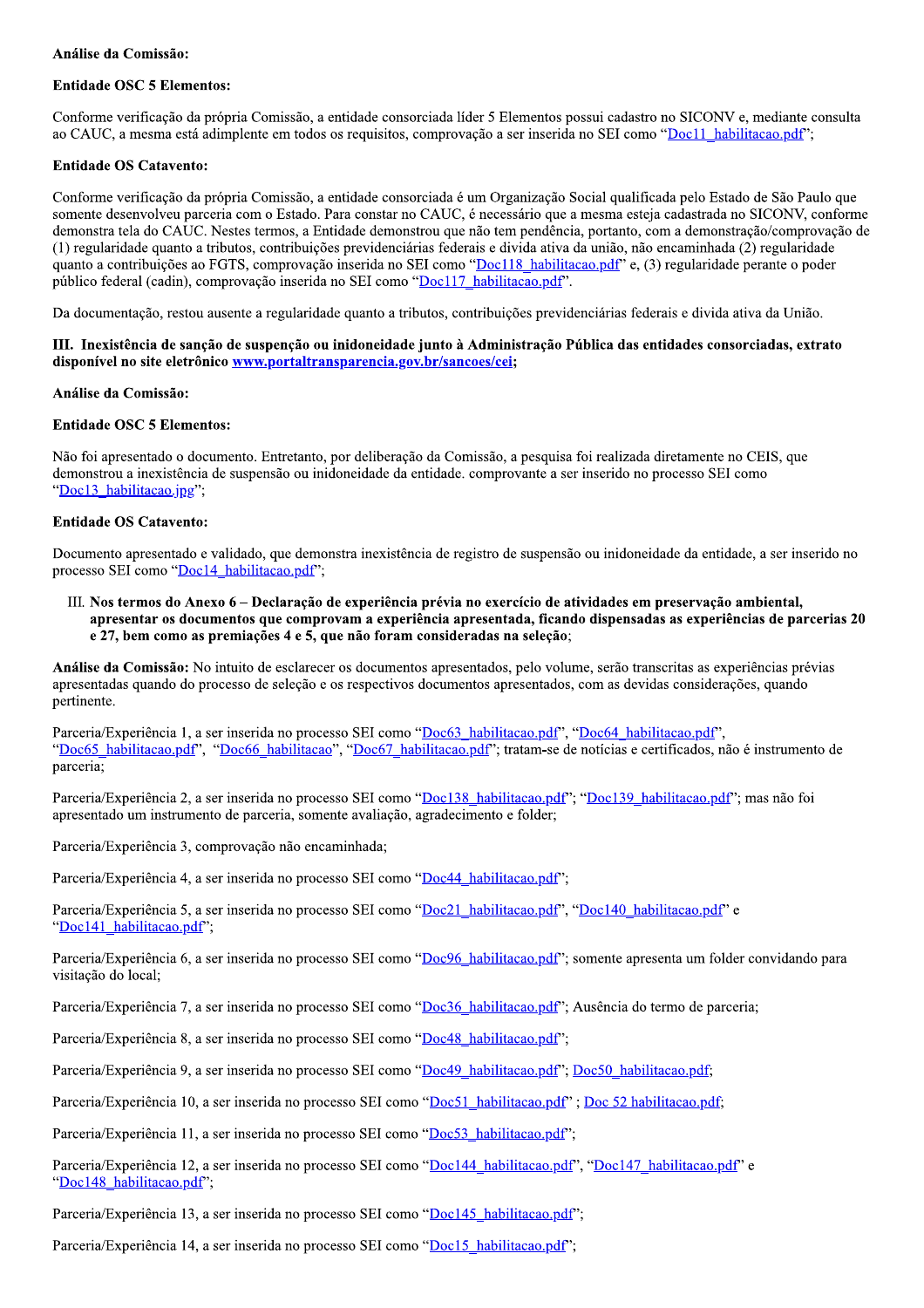Parceria/Experiência 15, a ser inserida no processo SEI como "Doc146 habilitacao.pdf", "Doc149 habilitacao.pdf" e "Doc153 habilitacao.pdf"

Parceria/Experiência 16, comprovação não encaminhada;

Parceria/Experiência 17, comprovação não encaminhada;

Parceria/Experiência 18, a ser inserida no processo SEI como "Doc20 habilitacao.pdf" e "Doc151 habilitacao.pdf"

Parceria/Experiência 19, comprovação não encaminhada;

Parceria/Experiência 20, não considerada na seleção;

Parceria/Experiência 21, comprovação não encaminhada;

Parceria/Experiência 22, a ser inserida no processo SEI como "Doc23 habilitacao.pdf" e "Doc24 habilitacao.pdf"; porém são folders, mas na seleção está claro que o trabalho foi voluntário.

Parceria/Experiência 23, comprovação não encaminhada;

Parceria/Experiência 24, comprovação não encaminhada;

Parceria/Experiência 25, comprovação não encaminhada;

Parceria/Experiência 26, a ser inserida no processo SEI como "Doc 30 habilitacao.pdf", Doc 31 habilitacao.pdf: Doc 32 habilitacao.pdf: Doc 33 habilitacao.pdf; Doc 34 habilitacao.pdf; Doc 35 habilitacao.pdf

Parceria/Experiência 27, não considerada na seleção";

Parceria/Experiência 28, a ser inserida no processo SEI como "Doc58 habilitacao.pdf";

Parceria/Experiência 29, comprovação não encaminhada;

Parceria/Experiência 30, a ser inserida no processo SEI como "Doc26 habilitacao.pdf";

Parceria/Experiência 31, a ser inserida no processo SEI como "Doc28 habilitacao.pdf";

Publicação 1, a ser inserida no processo SEI como "Doc152 habilitacao.pdf";

Publicação 2, comprovação não encaminhada;

Publicação 3, a ser inserida no processo SEI como "Doc29 habilitacao.pdf";

Publicação 4, a ser inserida no processo SEI como "Doc56 habilitacao.pdf";

Publicação 5, a ser inserida no processo SEI como "Doc30\_habilitacao.pdf", "Doc31\_habilitacao.pdf", "Doc32\_habilitacao.pdf", "Doc33 habilitacao.pdf", "Doc34 habilitacao.pdf" e "Doc35 habilitacao.pdf";

Publicação 6, comprovação não encaminhada;

Publicação 7, comprovação não encaminhada;

Publicação 8, comprovação não encaminhada;

Publicação 9, comprovação não encaminhada;

Publicação 10, a ser inserida no processo SEI como "Doc36 habilitacao.pdf";

Publicação 11, comprovação não encaminhada;

Publicação 12, a ser inserida no processo SEI como "Doc18 habilitacao.pdf";

Publicação 13, a ser inserida no processo SEI como "Doc38 habilitacao.pdf";

Publicação 14, a ser inserida no processo SEI como "Doc39 habilitacao.pdf";

Publicação 15, comprovação não encaminhada;

Publicação 16, comprovação não encaminhada;

Publicação 17, comprovação não encaminhada;

Declaração de experiência prévia/atestado de capacidade técnica 1, a ser inserida no processo SEI como "Doc17 habilitacao.pdf";

Declaração de experiência prévia/atestado de capacidade técnica 2, a ser inserida no processo SEI como "Doc42 habilitacao.pdf";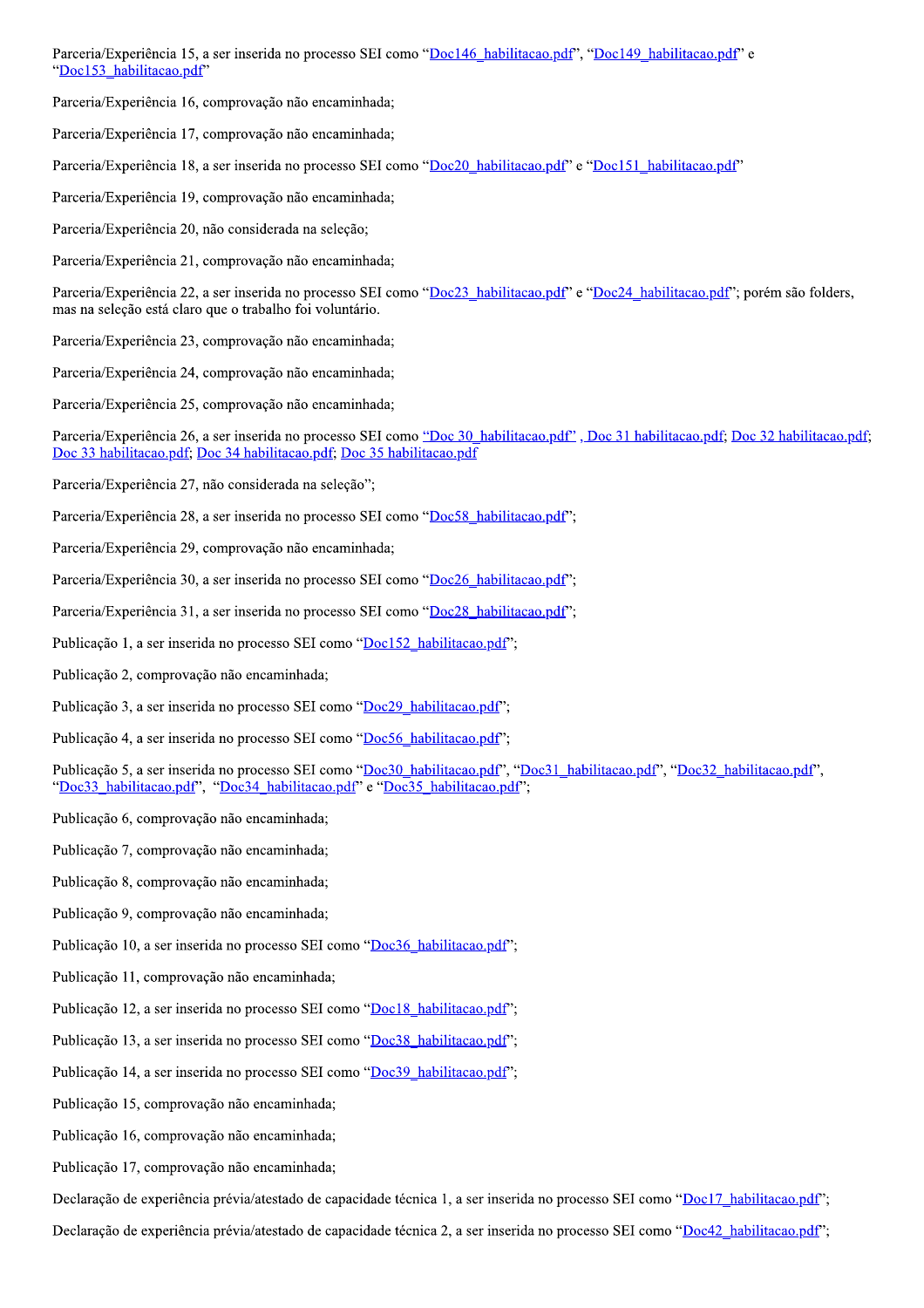Declaração de experiência prévia/atestado de capacidade técnica 3, a ser inserida no processo SEI como "Doc15 habilitacao.pdf"; entretanto, a declaração só menciona formação de servidores públicos e não OSC;

Declaração de experiência prévia/atestado de capacidade técnica 4, a ser inserida no processo SEI como "Doc16 habilitacao.pdf"; Declaração de experiência prévia/atestado de capacidade técnica 5, a ser inserida no processo SEI como "Doc21 habilitacao.pdf"; Declaração de experiência prévia/atestado de capacidade técnica 6, a ser inserida no processo SEI como "Doc46 habilitacao.pdf"; Declaração de experiência prévia/atestado de capacidade técnica 7, a ser inserida no processo SEI como "Doc22 habilitacao.pdf"; Declaração de experiência prévia/atestado de capacidade técnica 8, a ser inserida no processo SEI como "Doc48 habilitacao.pdf"; Declaração de experiência prévia/atestado de capacidade técnica 9, a ser inserida no processo SEI como "Doc49 habilitacao.pdf"; Declaração de experiência prévia/atestado de capacidade técnica 10, a ser inserida no processo SEI como "Doc51 habilitacao.pdf";

Declaração de experiência prévia/atestado de capacidade técnica 11, a ser inserida no processo SEI como "Doc143 habilitacao.pdf";

Premiação 1, a ser inserida no processo SEI como "Doc54 habilitacao.pdf";

Premiação 2, a ser inserida no processo SEI como "Doc55 habilitacao.pdf", "Doc68 habilitacao.pdf" e "Doc69 habilitacao.jpg";

Premiação 3, a ser inserida no processo SEI como "Doc56 habilitacao.pdf";

Premiação 4, a ser inserida no processo SEI como "Doc57 habilitacao.pdf";

Premiação 5, a ser inserida no processo SEI como "Doc70 habilitacao.jpg"; porém é uma foto de uma placa de premiação;

Premiação 6, comprovação não encaminhada;

Premiação 7, a ser inserida no processo SEI como "Doc58 habilitacao.pdf";

Premiação 8, a ser inserida no processo SEI como "Doc59 habilitacao.pdf", "Doc61 habilitacao.pdf", "Doc62 habilitacao.pdf" e "Doc63 habilitacao.pdf";

Premiação 9, a ser inserida no processo SEI como "Doc60 habilitacao.pdf";

IV. Nos termos do Anexo 7 – Declaração de experiência prévia no exercício de atividades em Cultura, apresentar os documentos que comprovam a experiência apresentada, mediante entrega dos termos de contrato de gestão assinados pela entidade com o Governo do Estado de São Paulo e demais documentos relacionados como comprovantes;

Análise da Comissão: No intuito de esclarecer os documentos apresentados, pelo volume, serão transcritas as experiências prévias apresentadas quando do processo de seleção e os respectivos documentos apresentados, com as devidas considerações, quando pertinente.

Parceria/Experiência 1, a ser inserida no processo SEI como "Doc71 habilitacao.pdf"; Doc 77 habilitação.pdf; Doc 79 habilitacao.pdf;

Parceria/Experiência 2, a ser inserida no processo SEI como "Doc78 habilitacao.pdf"; Doc 80 habilitacao.pdf;

Parceria/Publicação 1, a ser inserida no processo SEI como "Doc84\_habilitacao.pdf";

Publicação 2, a ser inserida no processo SEI como Doc@ habilitacao.pdf;

Publicação 3, a ser inserida no processo SEI como "Doc72 habilitação.pdf", "Doc73 habilitação.pdf";

Declaração de experiência prévia/atestado de capacidade técnica 1, a ser inserida no processo SEI como "Doc83 habilitacao.pdf";

Declaração de experiência prévia/atestado de capacidade técnica 2, a ser inserida no processo SEI como "Doc82 habilitacao.pdf";

Declaração de experiência prévia/atestado de capacidade técnica 3, a ser inserida no processo SEI como "Doc81 habilitacao.pdf";

Declaração de experiência prévia/atestado de capacidade técnica 4, a ser inserida no processo SEI como "Doc75 habilitacao.pdf";

Declaração de experiência prévia/atestado de capacidade técnica 5, a ser inserida no processo SEI como "Doc74 habilitacao.pdf";

Declaração de experiência prévia/atestado de capacidade técnica 6, a ser inserida no processo SEI como "Doc76 habilitacao.pdf";

Premiação 1, a ser inserida no processo SEI como "Doc97 habilitacao.pdf";

V. Nos termos do Anexo 8 – Declaração de experiência prévia no exercício de atividades em Educação, apresentar os documentos que comprovam a experiência apresentada, destacando que a documentação no tema deverá ser apresentada de forma complementar, não sendo necessária a duplicidade de documentos, quando os comprovantes se relacionarem também ao Anexo 6; ademais, também não foram consideradas as parcerias 20 e 27 quando da análise realizada na seleção;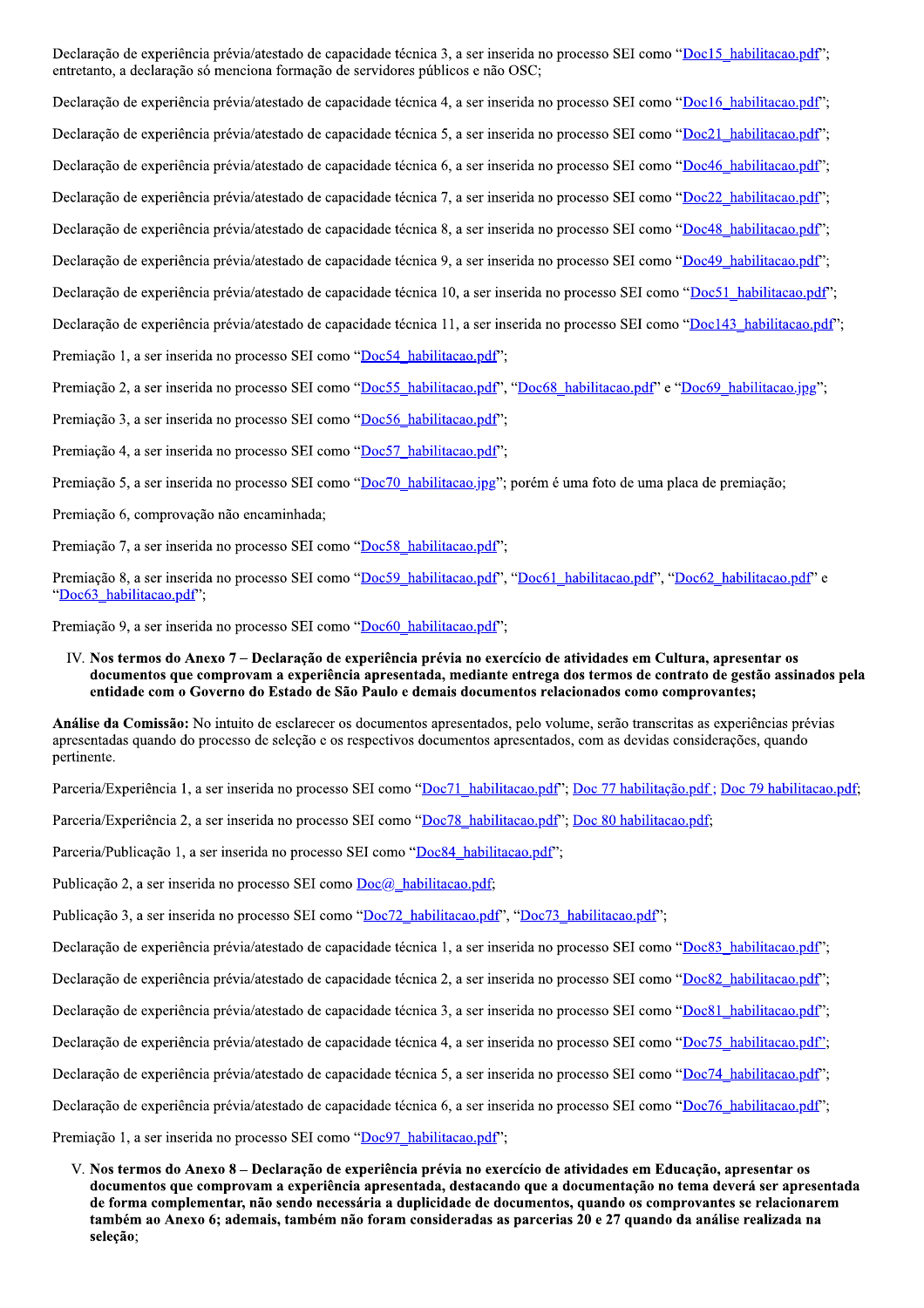Analise da Co

Análise da Comissão: Ver item III.<br>VI. Nos termos do Anexo 9 – Declaração de experiência prévia no exercício de atividades em Turismo, apresentar os<br>documentos que comprovam a experiência apresentada;<br>Análise da Comissão: **Analise da Comissão:** No intuito de esclarecer os documentos apresentados, pelo volume, serão transcritas as experiencias previas apresentadas quando do processo de seleção e os respectivos documentos apresentados, com as devidas considerações, quando pertinente.

Parceria/Experiência 1, a ser inserida no processo SEI como "Doc87 habilitacao.pdf"; "Doc93 habilitacao.pdf"; "Doc94 habilitacao.pdf"; "Doc95 habilitacao.pdf";

Parceria/Experiência 2, a ser inserida no processo SEI como "Doc86 habilitacao.pdf";

Parceria/Experiência 3, a ser inserida no processo SEI como "Doc87 habilitacao.pdf"; Doc93 habilitacao.pdf; Doc94 habilitacao.pdf; Doc95 habilitacao.pdf,

Parceria/Experiência 4, a ser inserida no processo SEI como "Doc88 habilitacao.pdf";

Publicação 1, a ser inserida no processo SEI como "Doc89 habilitacao.pdf"

Declaração de experiência prévia/Atestado de capacidade técnica 1, a ser inserida no processo SEI como "Doc90 habilitacao.pdf"

Declaração de experiência prévia/Atestado de capacidade técnica 2, a ser inserida no processo SEI como "Doc97 habilitacao.pdf".

Premiação 1, a ser inserida no processo SEI como "Doc92 habilitacao.pdf" e"Doc99 habilitacao.pdf"

## VII. Nos termos do Anexo 10 – Declaração de capacidade técnica e gerencial, apresentar:

# **1. Referente a Catavento Ci**

lise da Comissão: ja entregue e validado no atendimento ao item 5.1.2.3.1.6 de seleção; portanto dispensado.

b) Relação nominal do pessoal vinculado à instituição e 4 comprovantes de celetistas, 1 de bolsista e o contrato de terceirização;

Declaração de experiência prévia/Atestado de capacidade técnica 1<br>Declaração de experiência prévia/Atestado de capacidade técnica 2<br>Premiação 1, a ser inserida no processo SEI como "<u>Doc92\_habilita</u><br>VII. Nos termos do Anex **Analise da Comissão:** Foram entregues os seguintes documentos, a serem inseridos no SEI como "Doc101 habilitacão.pdf", "Doc102 habilitacao.pdf", "Doc103 habilitacao.pdf", "Doc104 habilitacao.pdf", "Doc105 habilitacao.pdf", "Doc106 habilitacao.pdf", "Doc109 habilitacao.xls" e "Doc111 habilitacao.pdf"

c) Comprovante do sistema de gestão financeira, do Programa de Seguranca do Trabalho e de Ouvidoria, por meio de contrato, relatório ou produto/publicação constituído(a) pela Organização;

**Analise da Comissão:** Foram entregues os seguintes documentos, a serem inseridos no SEI como "<u>Doc100 habilitação pdf</u>" (comprovante do Programa de Segurança do Trabalho); "Doc108 habilitação.pdf" (comprovante sistema de gestão financeira); "Doc110 habilitacao.pdf" (comprovante contabilidade)

d) Comprovante acadêmico do corpo diretivo; e

**Analise da Comissao:** Foram entregues os seguintes documentos, a serem inseridos no SEI como "<u>Doc112\_habilitacao.pdf</u>"; porem foi apresentado somente currículo e nenhum comprovante acadêmico.

 $\epsilon$ ) Comprovante do tempo de experiência do corpo diretivo, mediante currículo, contratos e outros que vinculem às atividades no terceiro setor.

**Analise da Comissão:** Foram entregues os seguintes documentos, a serem inseridos no SEI como "Doc112 habilitacão.pdf", "Doc118 habilitacao.pdf", "Doc119 habilitacao.pdf", "Doc120 habilitacao.pdf", "Doc121 habilitacao.pdf" e "Doc122 habilitacao.pdf", com a demonstração dos contratos do dirigente desde 2009, portanto experiência comprovada.

#### 2. Referente à 5 Elementos:

a) Comprovante CNPJ (já entregue e validado no atendimento ao item  $5.1.2.3.1.6$  de seleção; portanto dispensado)

b) Relação nominal do pessoal vinculado à instituição e 2 comprovantes de voluntários (mediante contrato ou declaração) e o contrato de terceirização;

**Analise da Comissão:** Foram encaminhados os docs <u>123, 124, 125</u> e <u>126</u>, porem são comprovantes RAIS de 2012 a 2015; não foi encaminhada documentação comprobatória recente.

c) Comprovante do Programa de Responsabilidade Socioambiental, Programa de Transparência e Programa de Segurança do Trabalho, por meio de contrato, relatório ou produto/publicação constituído(a) pela Organização;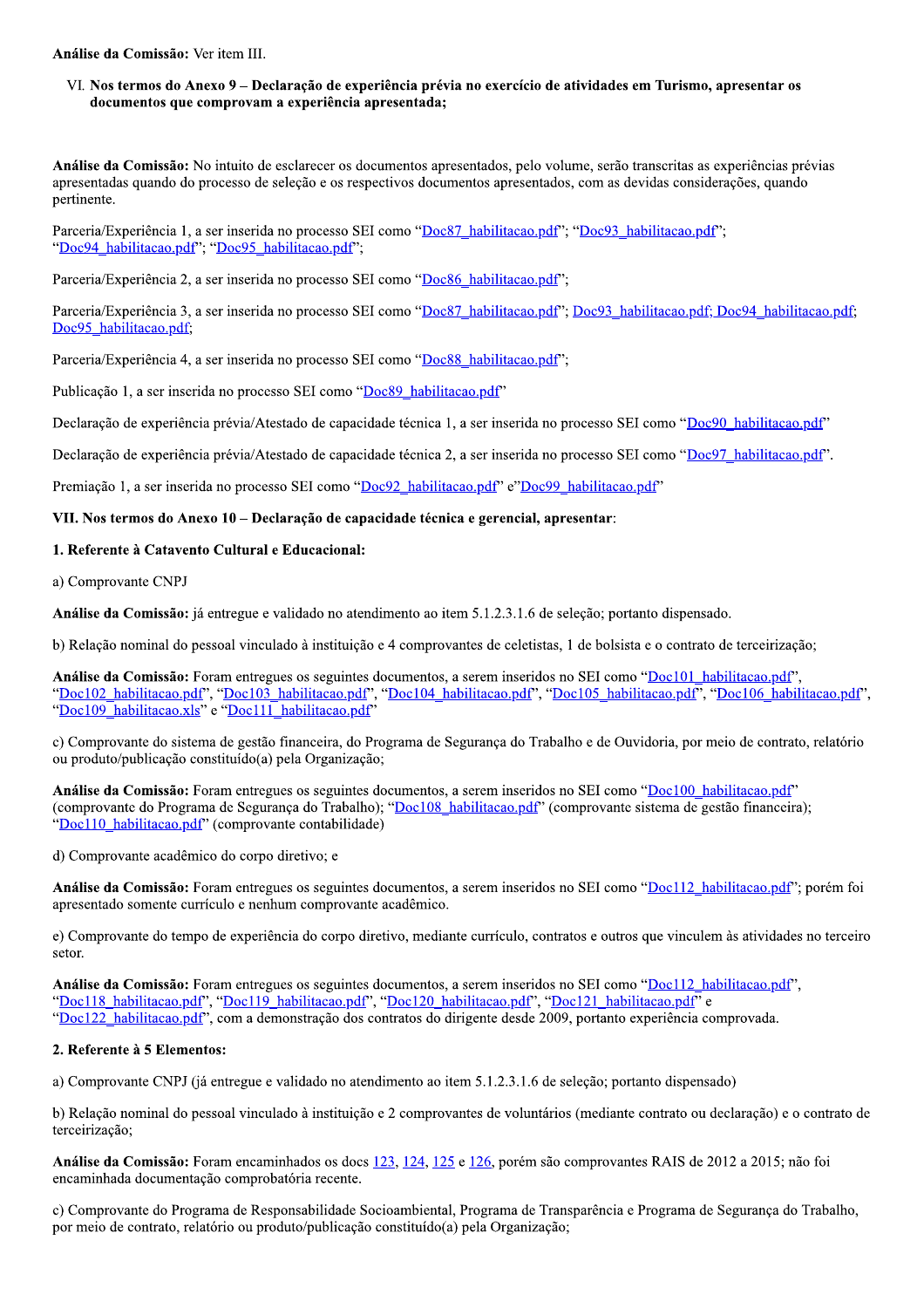Análise da Comissão: Importa destacar que a entidade, apesar de receber pontuação no chamamento pela declaração com relação aos comprovantes, a mesma informou na fase de habilitação não os possuir, nos termos do "Doc116 habilitacao pdf"; foi realizada diligência para o aclaramento da questão junto ao consórcio das entidades, porém, ao final, não houve comprovação dos critérios de pontuação assinalados pela organização.

d) Comprovante acadêmico do corpo diretivo; e

Análise da Comissão: Foi apresentado currículo, nos termos do "Docl14 homologacao.pdf", com os seguintes comprovantes "Doc127\_homologacao.doc", "Doc128\_homologacao.jpg", "Doc129\_homologacao.jpg", "Doc129\_homologacao.jpg"; "Doc130\_homologacao.jpg"; "Doc130\_homologacao.jpg"; "Doc130\_homologacao.jpg"; "Doc131\_homologacao.jpg", "Doc132\_homolo

e) Comprovante do tempo de experiência do corpo diretivo, mediante currículo, contratos e outros que vinculem às atividades no terceiro setor.

Análise da Comissão: Comprovantes não apresentados.

VIII. Nos termos do Anexo 12 – Carta de indicação do(a) conselheiro(a) de preservação ambiental, os comprovantes de formação (diplomas, certificados, declarações e outros) e de experiência indicados (pelo menos 3, podendo ser carteira de trabalho, contrato e outro instrumento que comprove a atuação);

Análise da Comissão: Foi encaminhado somente currículo, nos termos do "Doc113 habilitacao.pdf", com os comprovantes documentos 134, 135, 136 e 137.

IX. Nos termos do Anexo 13 – Carta de indicação do(a) conselheiro(a) de Educação, os comprovantes de formação (diplomas, certificados, declarações e outros) e de experiência indicados (pelo menos 3, podendo ser carteira de trabalho, contrato e outro instrumento que comprove a atuação);

Análise da Comissão: não foram apresentados os comprovantes de formação e de experiência.

X. Nos termos do Anexo 14 – Carta de indicação do(a) conselheiro(a) de Cultura, os comprovantes de formação (diplomas, certificados, declarações e outros) e de experiência indicados (pelo menos 3, podendo ser carteira de trabalho, contrato e outro instrumento que comprove a atuação);

Análise da Comissão: não foram apresentados os comprovantes de formação e de experiência.

XI. Nos termos do Anexo 15 – Carta de indicação do(a) conselheiro(a) de Turismo, os comprovantes de formação (diplomas, certificados, declarações e outros) e de experiência indicados (pelo menos 3, podendo ser carteira de trabalho, contrato e outro instrumento que comprove a atuação);

Análise da Comissão: não foram apresentados os comprovantes de formação e de experiência.

## Relatório Final da Comissão

Em que pese os esforços tanto da Comissão de Avaliação da Seleção quanto do Consórcio selecionado;

Em que pese as diligências realizadas pela Comissão e atendidas, parcialmente, pelo Consórcio;

Em que pese o pedido de prorrogação de prazo formulado pelo Consórcio quando do atendimento e envio das diligências por parte da Comissão de Avaliação de Seleção, não aceito e não tramitado pela conclusão do prazo e pela mudança de gestão do ICMBio, o que, na semana, resultou na ausência de autoridade competente para a decisão final sobre o pedido;

Foi identificada a incompletude da documentação comprobatória necessária à fase de habilitação, considerando os 90 dias de prazo que a entidade teve para o envio de documentos e atendimento aos requisitos da Etapa 7 do Edital de Chamamento Público nº 1/2018 Unidade Escola Acadebio/Flona de Ipanema.

Nestes termos, considera-se inabilitada a SPIN OFF Parque Floresta, CNPJ nº 33.098.192/0001-70, pela ausência de documentos de habilitação do Consórcio Catavento 5 Elementos.

Ao tempo em que, pela grandiosidade do projeto e pela importância da ação de publicização da Unidade Escola e de parte de seu uso público, sugere que, com o encerramento desta fase, seja relançado novo Edital para cumprir com a missão estabelecida e planejada pelo Instituto Chico Mendes de Conservação da Biodiversidade.

É o relatório final.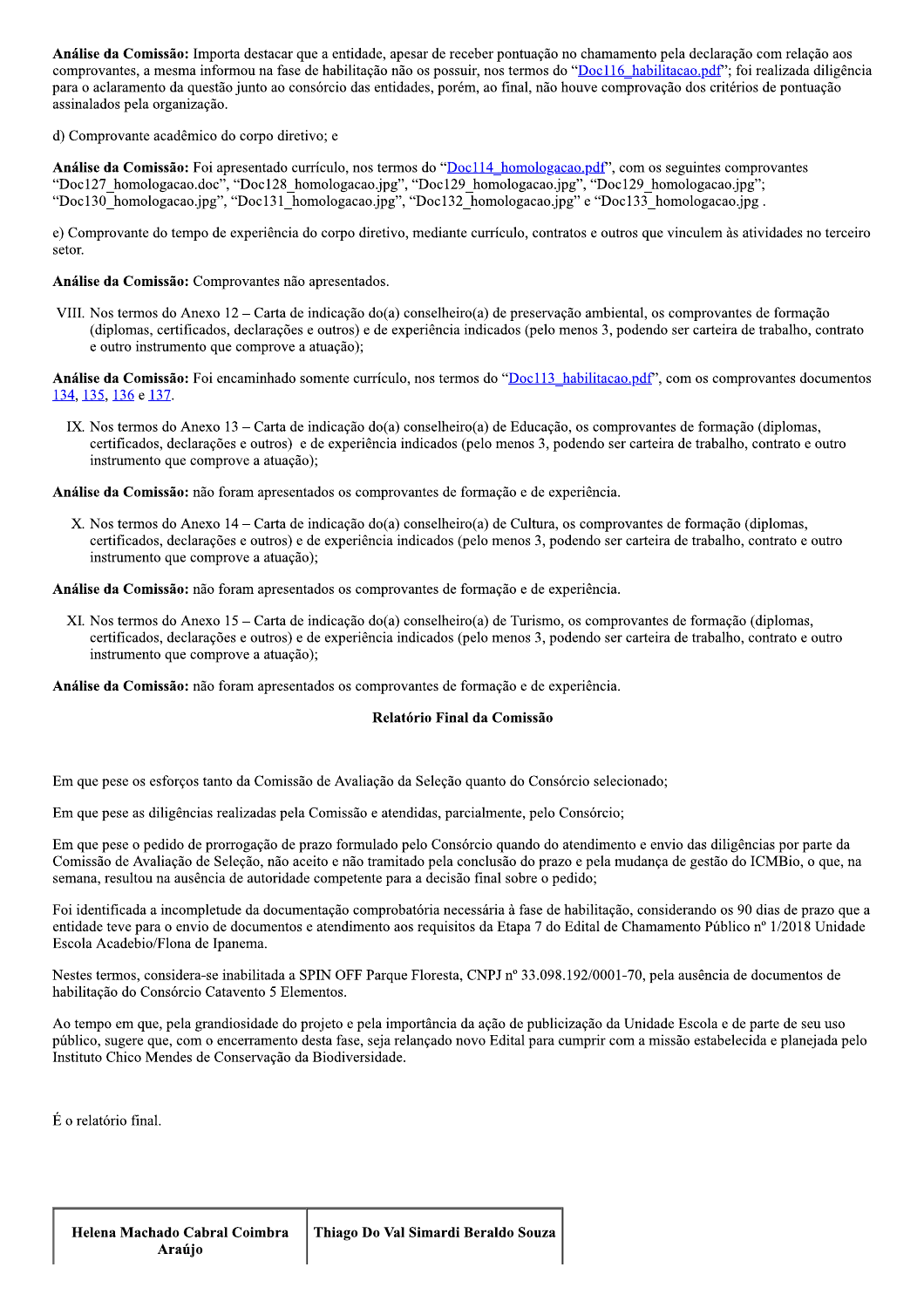| Maria Helena Reinhardt de Almeida |                            |
|-----------------------------------|----------------------------|
|                                   | <b>Paulo Roberto Russo</b> |
|                                   |                            |
|                                   |                            |
|                                   |                            |

Como proposta de publicação do resultado de inabilitação, sugere-se o seguinte texto referente ao seu extrato:

## TERMO DE INABILITAÇÃO DO CHAMAMENTO PÚBLICO Nº 1/2018 -

## UNIDADE ESCOLA ACADEBIO/FLONA DE IPANEMA - ICMBIO

A Comissão de Seleção do Edital nº 1/2018, nos termos da Portaria Interministerial MPOG/MMA nº 102, de 3 de maio de 2018, declara INABILITADA a Entidade Parque Floresta, de CNPJ nº 33.098.192/0001-70, constituída pelo Consórcio Catavento 5 Elementos, nos termos do Relatório Final de Validação de Documentação de Habilitação.

> de 2019. Brasília, de

Homero de Giorge Cerqueira

Presidente do ICMBio

Brasília,06 de junho de 2019.





Documento assinado eletronicamente por Maria Helena Reinhardt de Almeida, Analista Ambiental, em 14/06/2019, às 17:26, conforme art. 1°, III, "b", da Lei 11.419/2006.



Documento assinado eletronicamente por Helena Machado Cabral Coimbra Araujo, Analista Ambiental, em 14/06/2019, às 17:30, conforme art. 1°, III, "b", da Lei 11.419/2006.